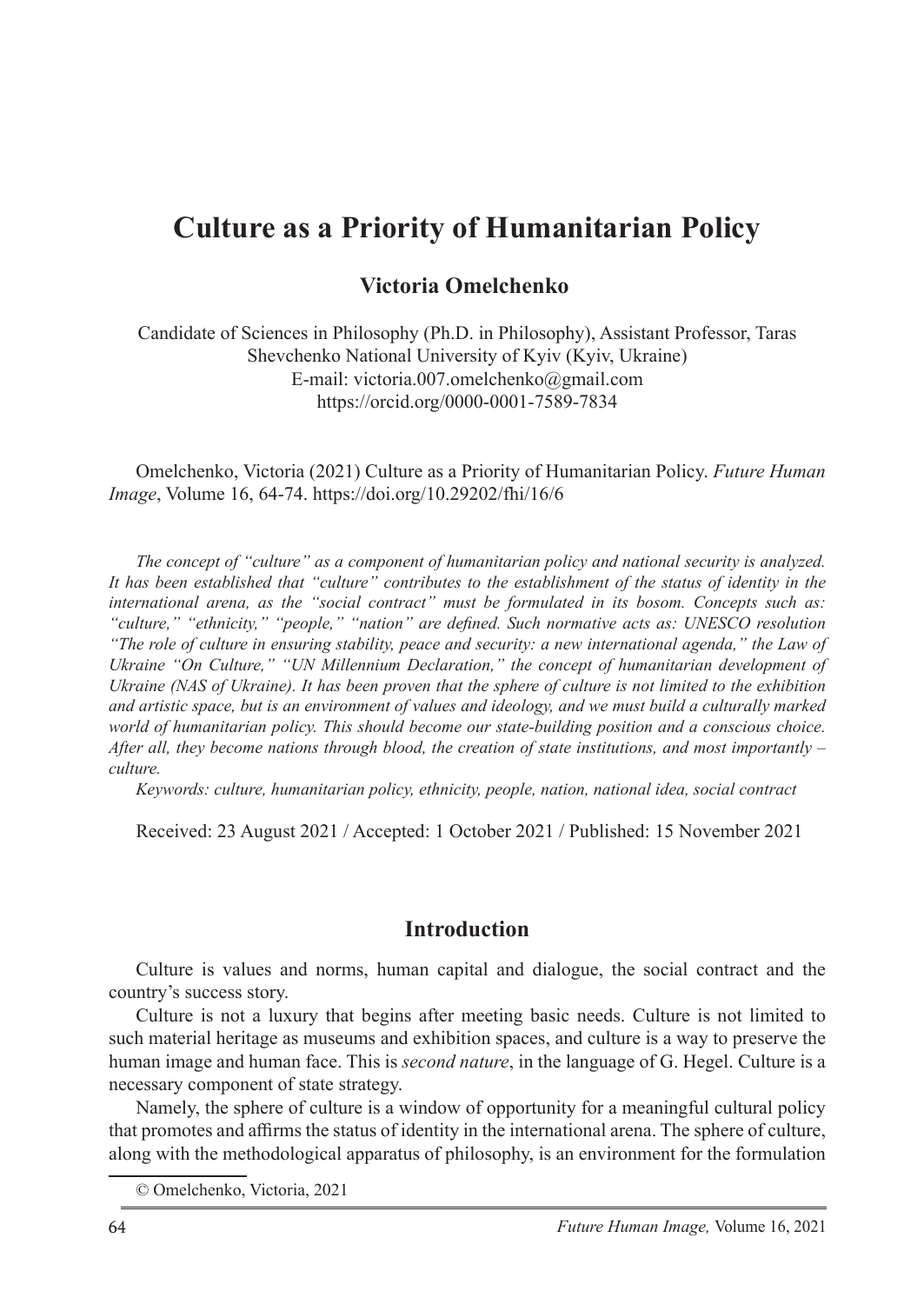of a social contract, a sphere of transformation of meanings into clearly nurtured principles and values, according to which communities live and develop.

The sphere of culture is the foundation of the formation of human personality and an indicator of the development of society. Based on the above values, we believe that the level of development of society depends on the development of culture, in the bosom of which should be formulated social contract.

For example, the field of law is not only a corpus of normative summaries, but is a mirror of all social processes, reflecting the culture of thinking of the community, both its positive aspects and all possible pathologies. Confirmation of this thesis can be found in B. Kistyakivsky (1868-1920), who notes the following: "the existence of law – not in articles or paragraphs of laws, but in the minds of the whole community and its individual members" (Kistyakivsky, 1996: 98). That is why each country has its own legal system, which reflects either a high level of culture of thinking in society or is a denominator of legal nihilism.

For us scientists, it is important to speak the language of facts, to be within conceptual certainty. Accordingly, before moving on to understanding culture as a component of humanitarian security, we must define the concept of "culture." According to researchers, there are more than 600 definitions and interpretations. Such a wide variety of definitions is explained by the fact that culture extends to almost every humanities discipline. Thus, within the encyclopedic dictionary, culture is considered an interdisciplinary discipline and is defined in such sections of scientific knowledge as cultural anthropology, sociology, social psychology, social sciences, politics and economics (according to the *Encyclopedia Britannica*). Hence, culture permeates all areas of social life, because it always concerns the norms and values, intelligence and spirituality, the formation of Man ("self-made personality"). Among all the definitions, we bring to your attention the definition proposed at the World Conference on Cultural Policies, held under the auspices of UNESCO (1982). According to which, "culture is a set of characteristic material, spiritual, intellectual and emotional features of society, which includes not only various arts, but also lifestyle, basic rules of human existence, value systems, traditions and beliefs" (Popovych, 1998: 3). Thus, culture covers the spheres of material and spiritual, intellectual principles, science, art and way of life. Culture forms a view of the world, a system of values and beliefs and contributes to the flourishing of the personal beginning of man.

One of the most famous Ukrainian researchers, M. Popovych (1930-2018), the author, *Essay on the history of the culture of Ukraine*, *Red Century*, *Being human*, *Philosophy of Freedom*, working on the conceptual-categorical apparatus of culture formulated his definition. "Culture is a manifestation of people's lives, which is expressed in various models of their behavior and means and products of their activities, including ideas, ideals, norms and values" (Popovych, 2009).

Culture is the beliefs and actions that determine the way of thinking and models of interaction with the world, oneself, and others. These are beliefs that create ideals, norms and values that are reproduced in everyday practice. Accordingly, the subject of the theory and history of culture is a "cultural personality," i.e., a thinking personality who improves in the process of his personal formation. Thus, the semantic certainty of the concept of culture is not limited to its material achievements. Back in 1919, Mykhailo Hrushevsky formulated the question, "who are we and where are we going?" The answer to which acquires full significance in the concept of "national culture" of each country and nation.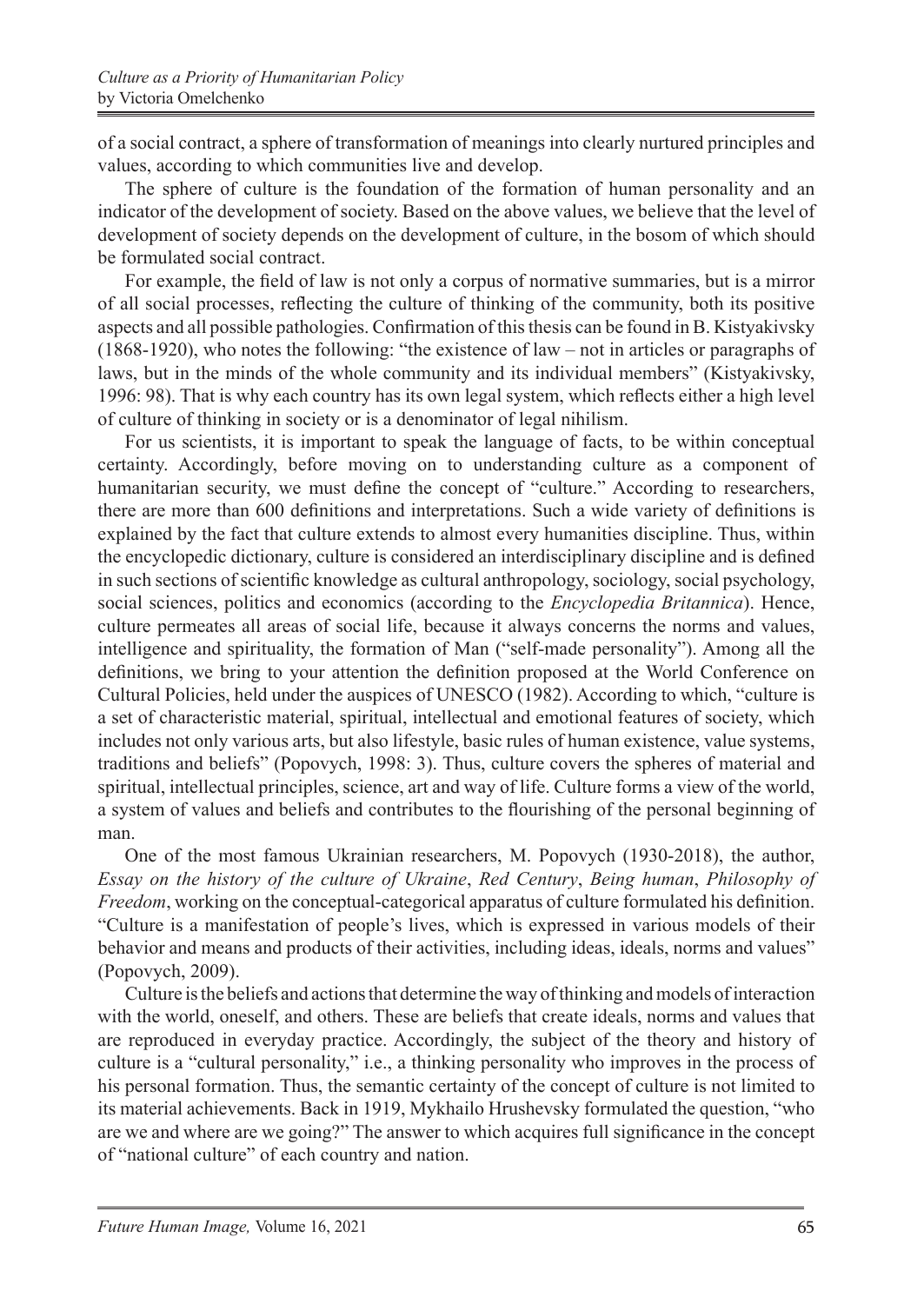### **On the question of the concept of "nation"**

By "nation," we mean:

- a) historically formed community of people, characterized by the presence of a common language, territory, economic life, mental composition;
- b) people connected by common origins and historical traditions;
- c) a community of people united by illusions about common ancestors and a common "hatred" of neighbors (something like a "collective myth");
- d) there is no nation without a "national idea," without a "national cultural core," which consists of two components: "national history" (which sets and determines the idea of the people) and "national history." The core (cultural and political) is formed at the value level, not the instrumental level;
- e) the basis of the "cultural core" is national history and literature, and the "political core" – the idea of a sovereign state and the existence of a "social contract." The existence of the state (state form) is a key element, and it creates an environment for the formation of community.

Thus, a nation is a community of people of different ethnic origins, united by cultural and political nuclei, who are citizens of their state (within which they acquire rights, freedoms and responsibilities), united by a common national idea, a common social contract». It is a political organization operating in the form of a state united by a "social contract" and a "national idea." Two important factors of the state are the observance of civil rights and responsibilities and the effective functioning of state institutions.

Analyzing the concept of "nation," we must get acquainted with the figure of Vyacheslav Lipinsky and his concept of the Ukrainian political nation, based on the territorial principle. The essence of which is set out in the work, *Letters to the brothers-farmers*. We must unite around the "national idea," unite around the ideological constant; this idea became the starting point for Vyacheslav Lipinsky (1882-1931), a native of the Polish nobility, a student of Jagiellonian and Geneva universities, Ukrainian historian, sociologist, publicist, an ideologue of the conservative-monarchist direction of socio-political thought, who self-identified as a Ukrainian. In *Letters to the Brothers-Farmers* (Lipinsky, 1919-1926), the researcher clearly stated the need to create a Ukrainian political nation based on the territorial principle, in contrast to other populist projects, which put forward the primacy of the language criterion. If we lose statehood, territory, we will inevitably lose language. "The fate of the nation is determined by the leading strata" – the aristocracy, the elite, which is "an active minority, not a passive majority of the state and the nation" (Lipinsky, 1919-1926). The intelligentsia must rationally understand and articulate the subconscious, spontaneous directions that operate in society. And on this basis to formulate a national idea. Without this, it is impossible to form a "nation, "cultural and national integrity." The main condition for the creation of Ukrainian statehood is unity: religious, regional, political, organizational, national. The reason for the "chronic" loss of Ukrainian statehood is the lack of unity among Ukrainians. Only our own state, built by the Ukrainian nation on its ethnographic territory, will save it from economic collapse and bloody anarchy. No one will build the Ukrainian state himself, and no one will make a nation for us if we do not want to be a nation. Ideology is seen as the driving force of national revival. If we lose the state, the integrity of our borders, we will inevitably lose both language and culture. We may be different in our ethnic origin, but we must be united as a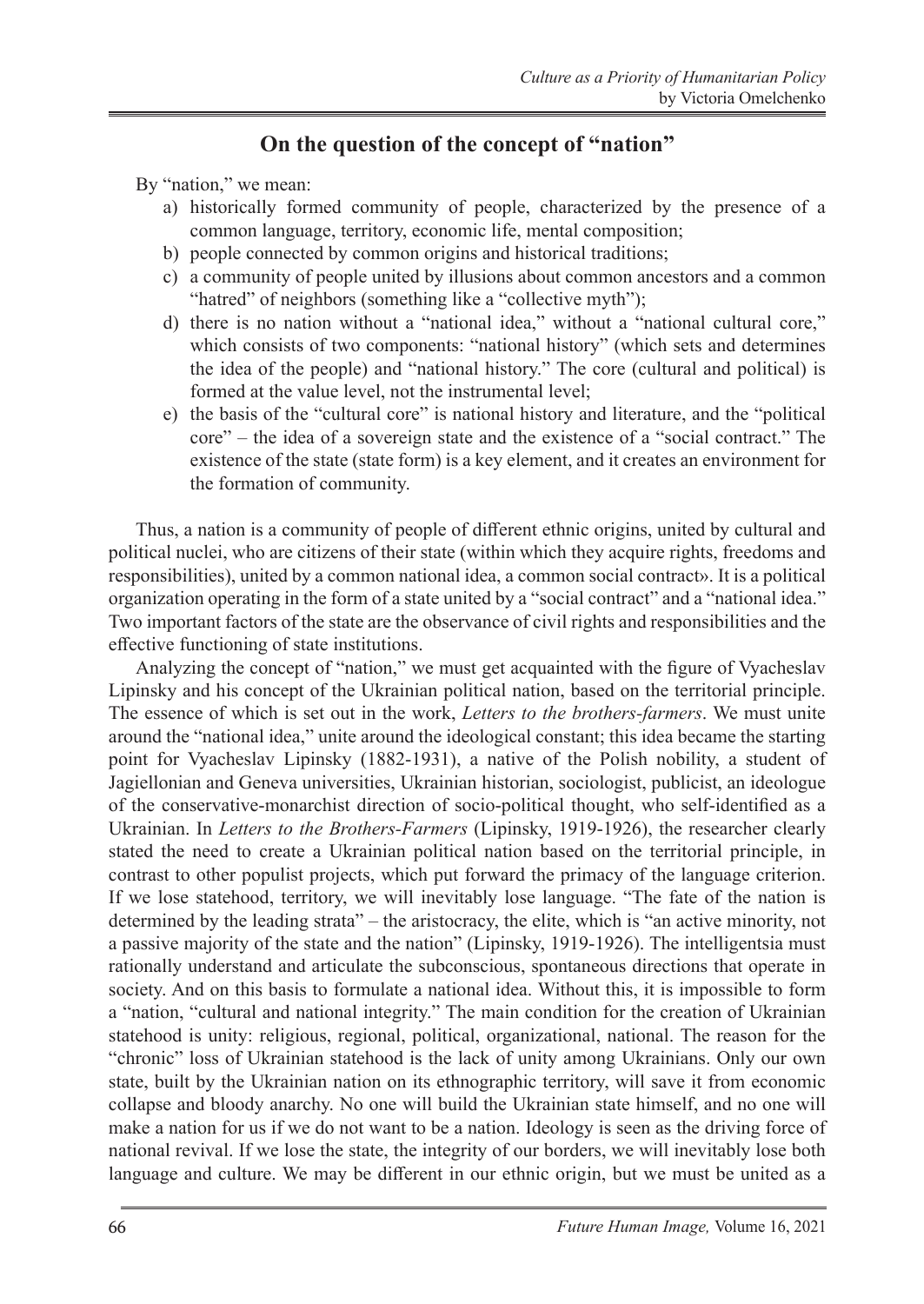"nation," we must be united around a national idea. It is the conscience of the nation. "Nation – spiritual unity – is always born of the state – territorial and political unity" (Lipinsky,  $1928$ : 65). Nations are divided into non-state and enslaved. Non-state actors are those who do not have a nation-state as a real embodiment of their independence.

V. Lipynsky was critical of nationalism, its radical forms. He believed that nationalism is of two types: state-building and state-destructive, the first of which is patriotic, and the second is chauvinism. Slogans, internal imbalances are a sign of chauvinism, and the consolidation of the nation around a balanced "national idea" is patriotism (Lipinsky, 1919-1926). How thin is the line between patriotism and chauvinism, but how devastating can be the consequences of not being able to distinguish between these views and beliefs. As Mykhailo Hrushevsky rightly and sometimes prophetically pointed out, the Ukrainian people belong to a European family with historical ties and national character, but at the same time, he warned against cultivating "ideals" and patterns: "We must not adapt our lives to any ideals. Liberation from forced dependence on Moscow life should not be a substitute for one dependence on another, even if it is voluntary. Ukrainian life must be emancipated in general" (Hrushevsky, 1917). Go your own way. This should be today's strategy of Ukraine. They become nations through blood, culture, through the pain of conscious formation of the state. To be a citizen, Ukrainians must show their "spartan sense of duty" (Hrushevsky, 1917). We must be worthy of the times in which we live.

The development of the infrastructure of state institutions is an indicator of legal culture, law and order, is the basis for the development of all other social manifestations. This is the key to creating a healthy community that has a future. Lubomyr Husar said: "nationalism is to love one's own and disrespect others, and patriotism is to love one's own and respect others. There is a great temptation in nationalism, and it is not Christian. We need to love our own and respect others" [Husar].

Culture, like the entire humanitarian bloc, is an indicator of the state of development of society. Thus, in the field of culture and philosophy, the meanings and values that should be a priority in the construction of public policy are formulated. Culture is that which is connected with the development of human potential. Without this, we will not be able to succeed in science, education, private or public life. We must have the courage to use our own minds. Remember Kant's appeals "Sapere Aude!", "Have the courage to use your own mind!" Living in a global and changing world, we ask questions that allow us to learn the basics of governance, learn the tools to build effective institutions, and build a healthy community.

### **Research methodology**

The issue of the humanitarian sphere is the subject of research by many researchers, including such as W. Dzoz (2007), who played a leading role in humanitarian policy in the process of social modernization; V. Gorbulin (2009), who, in turn, strengthened the importance of elites who must put national interests above personal in the context of creating a favorable climate for the flourishing of humanitarian policy; O. Postupna (2012), who described in detail the components of the humanitarian sphere; A. Childs (2013), who studies the level of threats, conflicts and intolerance in the field of global humanitarian policy and substantiates the conceptual basis of the strategy of cultural theories on the security of humanitarian assistance. Thus, V. Gorbulin calls for a bold formulation of the social contract, in which the central place is given to the national idea, the core of which is culture. Without which it is impossible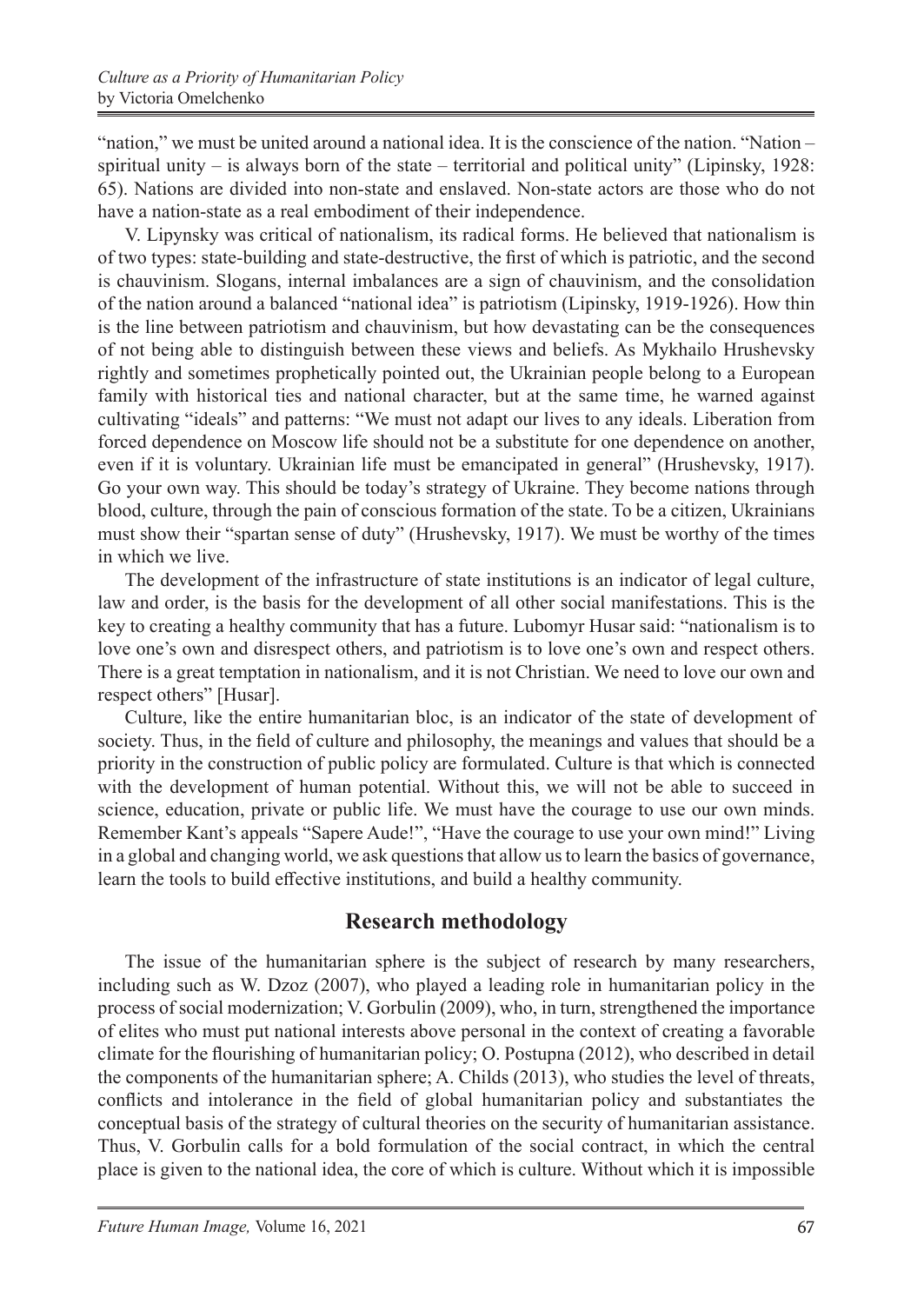to formulate a state strategy. Culture is always values and meanings. In general, Ukrainian security is impossible without social and political harmony, without the serious role of the nongovernmental sector. So, we have a long way to go to a secure European, democratic Ukraine. This requires the consolidation of the whole society, our common path to success.

### **Humanitarian policy and values**

Let us recall the opinion of O. Paschaver (2015), who surprisingly aptly noted that if the population professes some values and institutions are built on others, it means that such state institutions do not work. Nominally they exist, but they do not reflect reality. Among the social values of the European O. Paschaver includes, first, freedom for himself and for others; secondly, responsibility; thirdly, trust and effective cooperation with fellow citizens. Responsible freedom and responsible cooperation are key principles of European social values (Paschaver, 2015). In contrast, the behavioral feature of Ukrainians is to trust only the immediate environment, which is confirmed by sociological data. In some places, we tend to justify our failures and shift the responsibility onto others. However, the responsibility must be personal.

Thus, the humanitarian policy is about values, ideology, and the ability to maintain ideological balance in a changing world. Important views in this aspect – Aurelio Peccei (1908-1984), Italian scientist, public figure, founder and president of a powerful think tank – the Club of Rome, a researcher of global models of human development. Emphasizing that the development of mankind has reached a turning point, therefore, today's man must be more focused and think like never before, because his decisions depend not only on the lives of the present but also future generations. Aurelio Peccei emphasizes that the problems of the surrounding world are related to the inner crisis of man himself; the key to salvation lies in man himself (Peccei, 2020: 31). Man must change and rewrite principles and norms, his life according to habit and on the path of awareness, must promote "the emergence of new values and motives – spiritual, philosophical, ethical, social, aesthetic and artistic" to become the basis for cultural development. Consciously come to the main *healing* goal of such humanism – the restoration of human cultural harmony and balance of the human system. We must decide how we want to see the future and regulate and regulate our activities accordingly. It is about the collective and personal responsibility of man to the world in which he lives (Peccei, 2020: 37). The researcher rightly supports the idea of the "outer limits" of the planet and the "inner limits" of the man himself, the value of cultural heritage, which must be preserved and passed on to future generations (Peccei, 2020: 39). Aurelio Peccei also warns us to refrain from the tendency towards universalization, which, on the contrary, will lead to the erasure of the unique features of each culture. We must preserve the cultural heritage and unite the efforts of scientific disciplines, including archeology, epigraphy, paleography, philosophy, ethology, anthropology, history, to protect the cultural heritage, we must develop a conceptual framework and concrete proposals to achieve our goal.

We must cultivate respect for the cultural heritage we have. Fight for the values of the civilized world. Learn to live by the rules. The ultimate beneficiary of such responsibility should not be international organizations, missions, resolutions, but ourselves because no one will do this job for us. We have to go our own way. We must realize that only culture opens to us the world of spiritual values, becomes a refuge in times of crisis, times of uncertainty. In order to make quality progress on the issue of Ukraine's humanitarian policy, it is necessary to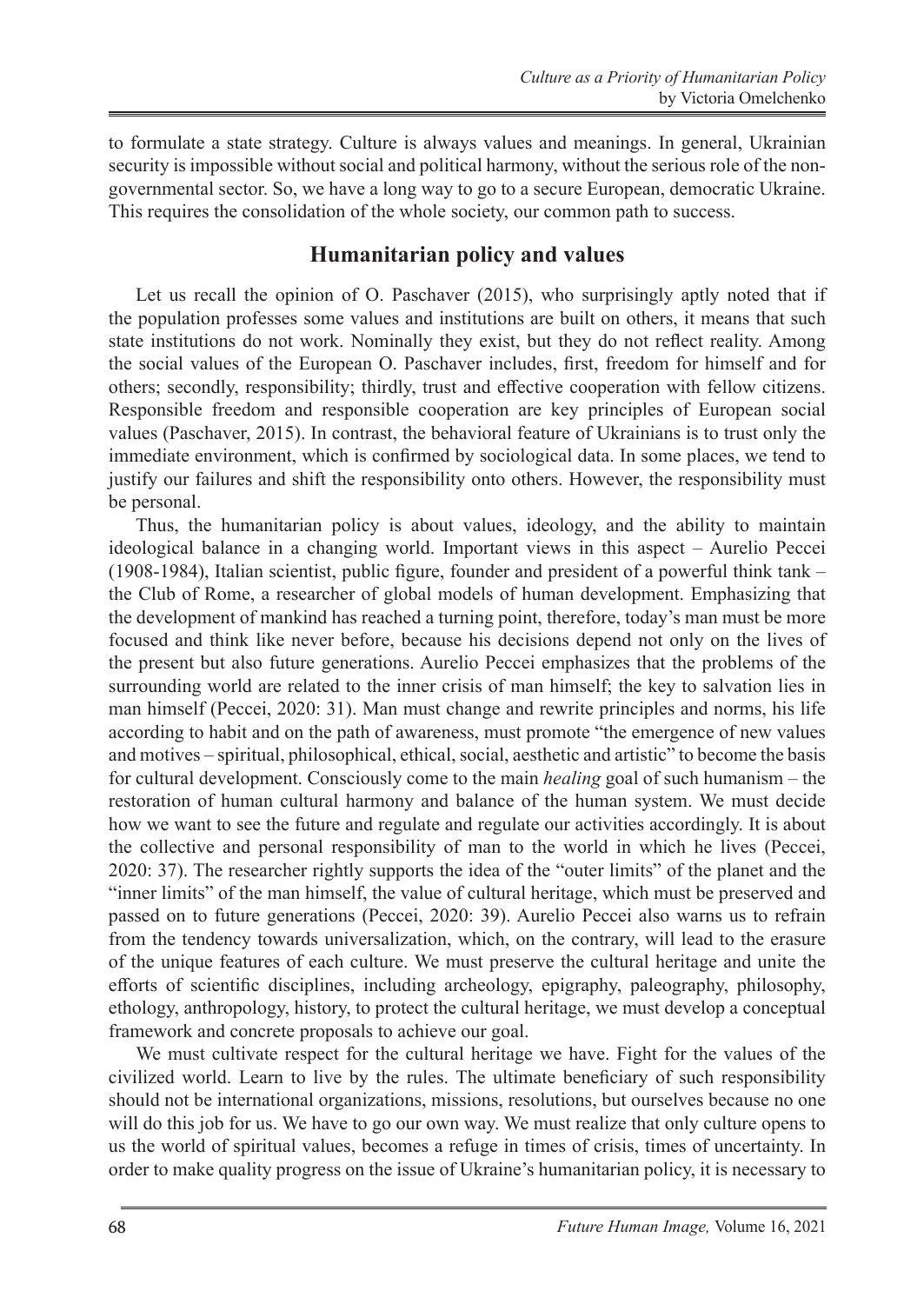unite the efforts of the political establishment, experts and the public environment. Use state, strategic thinking. We have a double task before us to open Ukraine both for the world and for ourselves. We must have the courage to admit that we do not know our own history and culture. We need to define the "national idea", formulate a social contract and start writing our own success story.

As the sphere of culture is not abstract, accordingly it is regulated by norms, legislative acts and activity of the basic institutions which we should consider.

### **Analysis of the resolution** *The role of culture for resilience, peace and security: a new international agenda promoted by UNESCO*

Let us start by understanding the international program, which is designed to ensure global security and promote the spread of humane values, respect for dissent and religious tolerance. This is the resolution entitled *The role of culture for resilience, peace and security: a new international agenda, which was developed at the initiative of UNESCO* (The role, 2021). The document addresses the threats and conflicts that are destroying World Heritage sites. Culture is defined as one of the most vulnerable areas, which is subjected to deliberate destruction, robbery, persecution of persons on the basis of their cultural, ethnic or religious affiliation, which is a violation of their cultural rights and sometimes encroachment on their personal rights. In this document, the idea of the connection between culture and human identity, respectively, the violation of cultural rights is perceived by people as an encroachment on the boundaries of their personal space, which further makes dialogue, reconciliation and peace impossible. The most dangerous are those conflicts based on ethnic or religious arguments. This document affirms respect for cultural pluralism, religious tolerance, respect for shrines, monuments, monuments, museums, libraries, archives, and religious leaders. Respect for dissent is prescribed and a call for dialogue of understanding and mutual enrichment of cultural traditions with other peoples is proclaimed. This document testifies in favor of an educational mission within the framework of humanitarian policy, which unites the spheres of culture, security and human rights, and global peacekeeping activities. It is about forming a coordinated position on the protection of culture, cultural pluralism as the only possible tool for achieving understanding and respect for life together in a civilized global world. In this context, we should mention the researcher Anis Van Engeland (Engeland, 2016), who studied the specific tools of the above humanitarian mission, balancing between the specifics of regional culture and universal human rights. The author substantiated the idea of creating a criterion, a certain set of universal values that would help resolve cultural conflicts.

### **Meanings of the Law of Ukraine "On Culture"**

In the meantime, let's turn to the understanding of Ukrainian legislation, projects and resolutions that define the sphere of Ukraine's humanitarian horizon: first of all, it is the Law of Ukraine "On Culture" (Vidomosti Verkhovnoi Rady Ukrainy (VVR), 2011, № 24, p.168) (Law, 2011). With the changes introduced in accordance with the WWR Laws from 2013 to 16.07.2020, according to the main provisions of which, namely, paragraph №6 culture is defined as a set of the material and spiritual heritage of a particular community (ethnic group, nation), which accumulates and enriches over a long period of time, is passed down from generation to generation, includes all arts, cultural heritage, cultural values, science, education and reflects the level of development of this community (Law, 2011). It should be noted that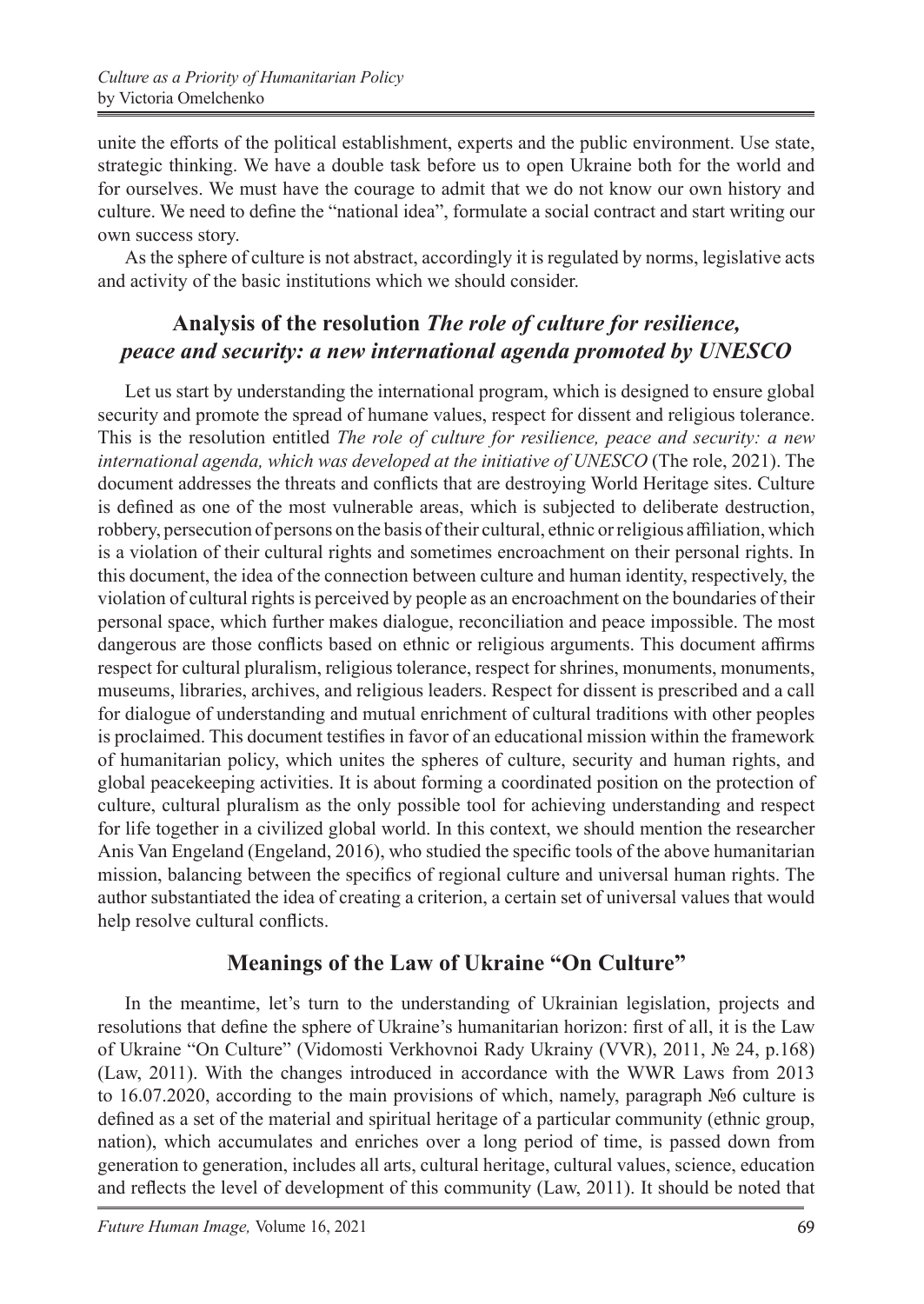this definition unites the spheres of material, spiritual, intellectual and emotional principles of the community and includes not only different types of art, but also the way of life, the basic rules of human life, the value of systems.

However, in the Law of Ukraine "On Culture," there is no clear distinction, the dichotomy of three different concepts, such as "ethnicity," "people," "nation."

If "ethnos" is about blood kinship, a set of features that unite us externally, then "nation" is a more complex concept that means ideological community, unity around the "national idea," determines the formation and protection of the state. Only those who position themselves as a "nation" have the desire to create a state, to nurture a national culture. Only those who selfidentify as a citizen of the nation are able to give the most valuable thing – their lives for the country.

Thus, "ethnicity" is an ethnic community united by its collective myth of ethnicity and its origins. At the level of "ethnos," there is a relationship "own" – "foreign," genetic features are clarified, the unity of origin, customs, language, way of life is established. "Ethnos" is a group of people between generations, united by long coexistence, common language, culture, self-awareness.

In turn, the "people" is the subject of history. Modern Constitutions speak of the people "as the bearer of sovereignty and the only source of power." The people became a subject of the international legal system in 1945 as a result of enshrining in the UN Charter the principle of "equality and self-determination of peoples." Belonging to a nation is determined not so much by biological as by socio-cultural factors, general cultural skills, values, traditions. It is a historically formed community of people who have certain views, interests and psychology. It is a collection of people united by belonging to a certain society.

After all, a "nation" is a historically created community of people characterized by a common language, territory, economic life and mental composition. People connected by a common origin and historical traditions. There is no nation without a *national idea*, without a "national cultural core," which consists of two components: *national history* (which sets and determines the idea of the people) and *national history*. The core (cultural and political) is formed in the "world of ideas." The basis of the *cultural core* is national history and literature, and the *political core* is the existence of a sovereign state and a *social contract*. The presence of the State (state form) is a key point. Thus, a "nation" is a community of people of different ethnic backgrounds, united by a cultural and political core, who are citizens of their state (within which they acquire their rights and freedoms), united by a national idea and a "social contract." Political organization in the form of a state, united by a *social contract*, a "national idea"

Accordingly, by the term "folk culture," we mean traditions, customs, authentic folklore, everything that has a collective author. And, exclusively under the concept of "national culture," we are not talking about isolated examples of talents and artistic heritage, but about an idea that can unite, about the ideology of the state system. Without a nation's awareness of its "national idea," there is no effective cultural policy.

Thus, it goes without saying that the use of concepts such as "ethnicity," "people," "nation" as synonyms is unacceptable because they have a completely different meanings. Without realizing their differences, we cannot build a meaningful and effective cultural policy. In order to pursue an effective cultural policy, it is necessary to formulate a "national idea" and to reach a consensus in reading one's own history. Be united, steadfast and strong. Then our voice will become more visible in the world.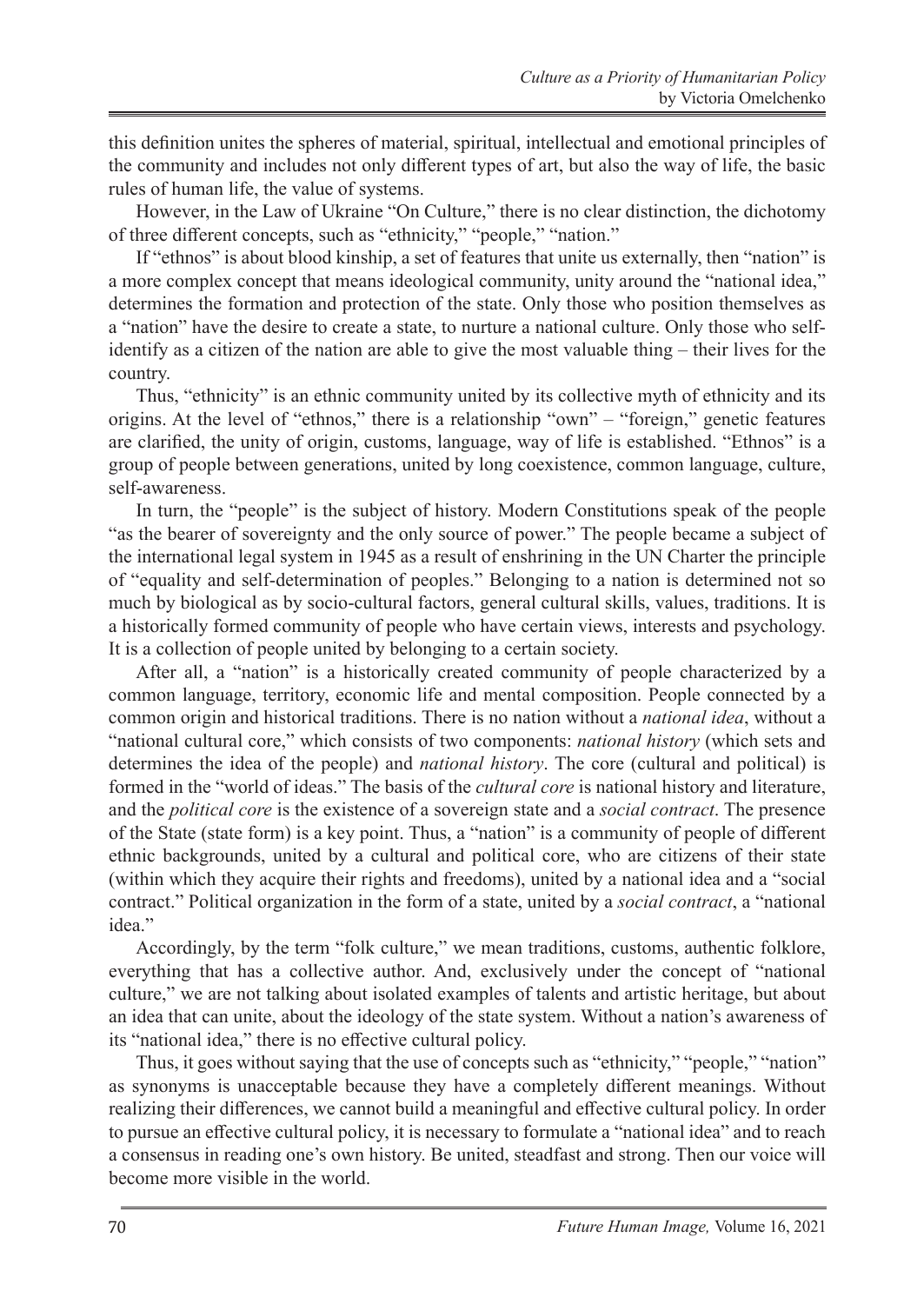# **Understanding of the "Millennium Declaration," UN General Assembly and the concept of humanitarian development of Ukraine, NAS of Ukraine**

Among the normative acts that are important for the sphere of culture, we should also mention the Millennium Declaration signed by Ukraine (UN Millennium Declaration, 2000), adopted in 2000 at the session of the UN General Assembly. Within which the collective responsibility for the establishment of the principles of human dignity, justice, equality at the global level is enshrined. The fundamental values of the  $21<sup>st</sup>$  century define such principles as: freedom, equality, solidarity, tolerance, respect for nature, shared responsibility for the management of global economic and social development. Thus, this declaration is a map of established universal values recognized by the entire civilized world, but this declaration lacks specific mechanisms for implementing these principles in accordance with the local and regional characteristics of each country.

We should also mention the concept of humanitarian development of Ukraine, the National Academy of Sciences of Ukraine, according to which the main goals of humanitarian development are: "ensuring the implementation of human rights proclaimed by Ukraine; optimization of public relations and achieving civil harmony in society; reproduction and development of intellectual and spiritual potential of the nation" (Concept of humanitarian, 2021).

It should be noted that this project of humanitarian development of Ukraine refers to clear statistics and international rankings. In particular, there is a reference to the UNDP report on human development, according to which Ukraine ranked 45th in 1990 and 85th in 2009. Yes, the inefficiency of modernization of Ukraine society has led to certain manifestations of moral, ethical and legal anomie. The interdependence of economic prosperity and cultural development is proved. The interdependence between the quality of life and investment in human capital has been established. On the way to the project implementation, the priority of cooperation between the state and civil society has been established, the symbiosis of which provides both a consensus of decisions and a credit of public trust. This project was written in 2012 and was to be implemented by 2020.

## **Newly created institutions of modern Ukrainian culture**

Among the leading institutions that testify to the qualitative changes and construction of a fundamentally new cultural space of Ukraine, we can highlight the following:

- 1. Ukrainian Institute, whose mission is to "strengthen the international and domestic subjectivity of Ukraine through cultural diplomacy" (Ukrainian Institute, 2021).
- 2. Ukrainian Cultural Foundation, whose mission is to promote "the creation of a developed ecosystem of culture and creativity in Ukraine, which allows to generate and disseminate new values and common values in society and contributes to the preservation of cultural heritage and development of Ukrainian culture in the context of modern world trends" (Ukrainian Cultural Foundation, 2021).
- 3. Ukrainian Book Institute, the purpose of which is to "support publishing, promote reading, stimulate translation activities, promote Ukrainian literature in the world" (Ukrainian Book Institute, 2021).
- 4. Dovzhenko Center, which is the largest film archive in Ukraine, "which stores more than 6000 titles of feature, documentary, animated Ukrainian and foreign films and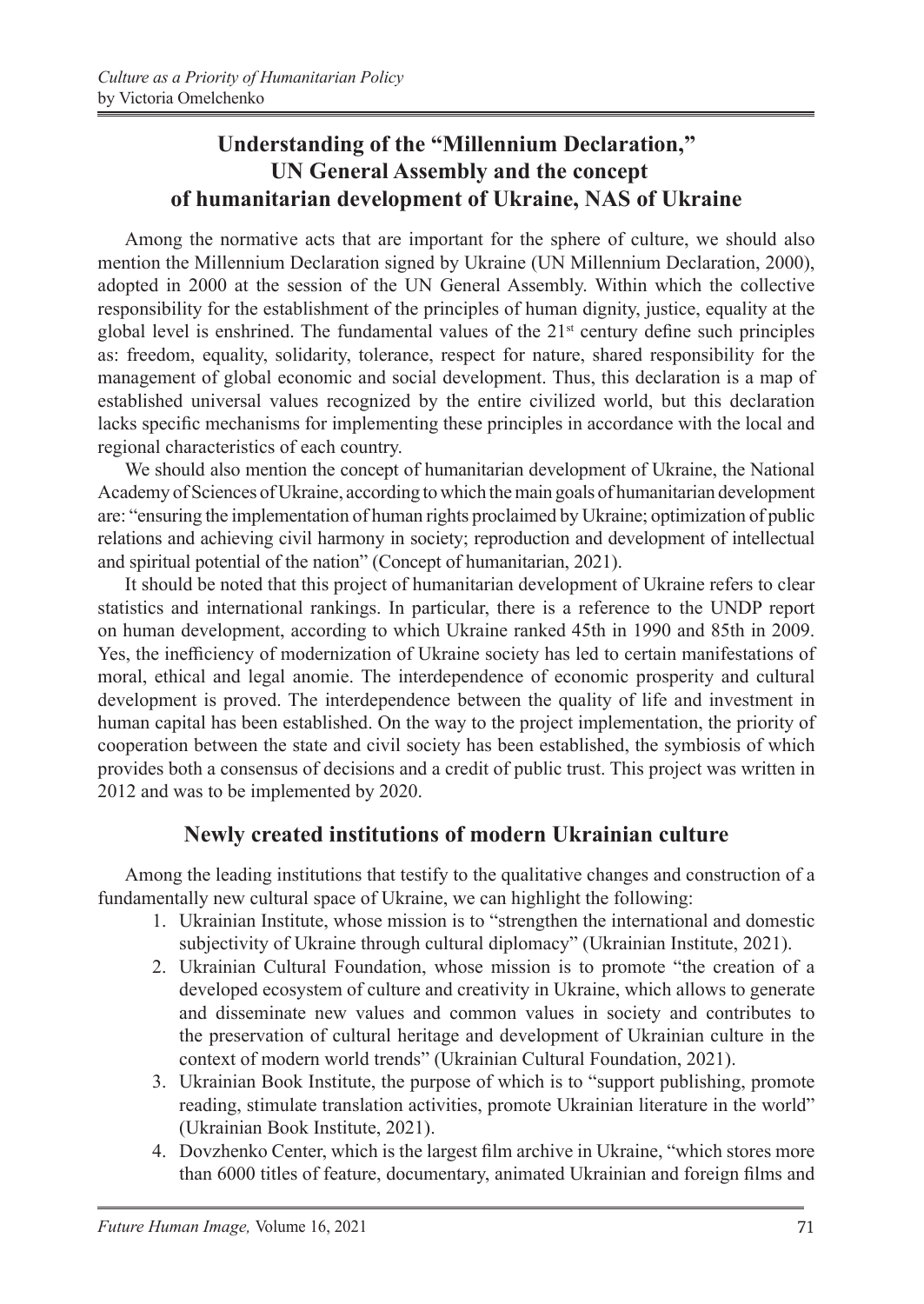thousands of archival documents on the history of Ukrainian cinema. The mission of the Dovzhenko Center is to develop new views on the generally accepted history of cinema and history as such, to study the transformation of national memory, the reflection of artistic and historical processes through cinema" (Dovzhenko Center, 2021).

These institutions are a form of a new cultural space, which must be filled with content, meanings, ideas and connected by a thin thread of ideology that unites, reconciles, enriches us as the Ukrainian nation. We stand on the principle that all institutions of the Ukrainian cultural space should be subordinated to one goal – the discovery and promotion of our culture for themselves and for the world.

After all, culture is a field that is not limited to exhibitions and museums, it is an environment of values and ideology, and we must build a culturally marked world of humanitarian policy. We are convinced that nations are not born, but become. Sometimes through blood, through trials, by building state institutions, by uniting around a *national idea* based on a cultural code. Building self-identity through culture.

#### **Conclusions**

We have to go our own way, to unite around the *national idea*. We are united by the beauty of Ukrainian Baroque architecture, frescoes of Sophia of Kyiv of the 11<sup>th</sup> century, music by D. Bortniansky, A. Wedel, M. Berezovsky, Ukrainian avant-garde O. Arkhipenko, O. Bogomazov, O. Exter, a monumental painting by M. Boychuk, naive art M. Primachenko, miracle-world of flowers K. Bilokur. This is an incomplete list of great names in Ukrainian culture. We need to learn to respect and carefully value our past, which enriches us and opens Ukraine as a country of high, elite culture. Around the value of which we can unite. Because a nation always arises from an idea, as Vyacheslav Lipinsky rightly remarked. We may be different in our ethnic origin, but we must be united as a "nation," we must be united around a "national idea." "The nation – spiritual unity  $-$  is always born of the state  $-$  territorial and political unity, not vice versa" (Lipinsky, 1928: 65). This should be the strategy of Ukraine today. As M. Hrushevsky said, the Ukrainian people belong to the European family with its historical connections. languages and national character, but at the same time, we must refrain from borrowing samples. "We must follow the path of studying our history, find the essence of our self-identity, know ourselves and open ourselves to the world, – says Myroslav Popovych, – to master and learn to create a certain set of cultural phenomena, we need not only a system of skills but also system values. We often do not understand what exactly these cultural achievements of people in those past times meant, as well as how we should read and perceive them today" (Popovych, 1998: 3).

To achieve qualitative progress in the development of humanitarian policy and public administration, it is necessary to promote the growth of the quality of "human capital," i.e., to invest in education, to model the socio-humanitarian strategy of Ukraine today. And thus to educate and form a new generation of people who will create those social institutions that will reflect our true values and beliefs. It is an investment in the intelligence of human capital that will allow us to build a country of equal opportunities and justice. Thus, without the effective functioning of social institutions, qualitative progress and development of a smart community are impossible. Let's appreciate Ukrainian culture and remember that it is a culture that gives political strategies persuasiveness and charm.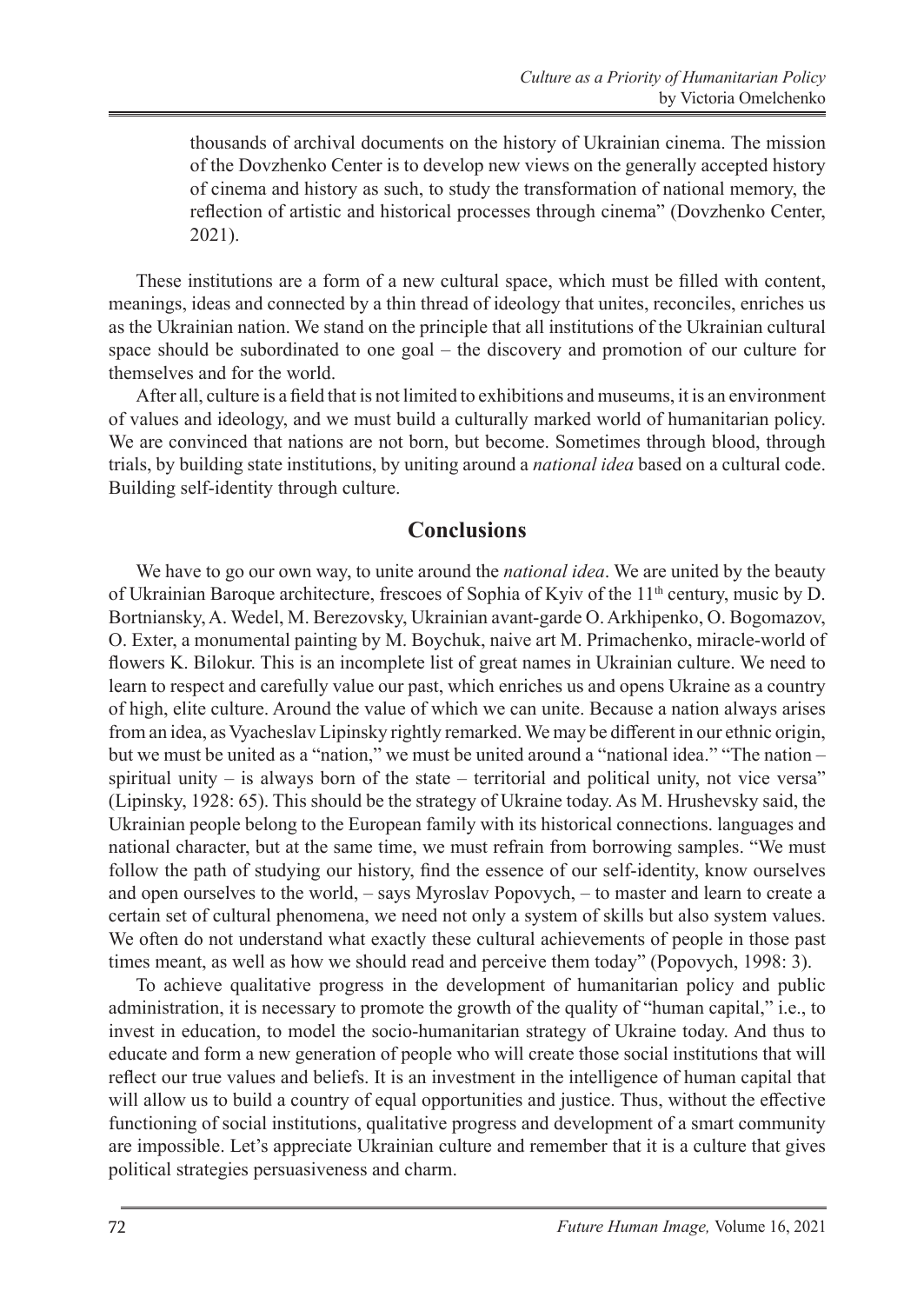### & **References**

- Childs, A. (2013) Cultural Theory and Acceptance-Based Security Strategies for Humanitarian Aid Workers. *Journal of Strategic Security* 6, No 1, 64-72. Available online: https://scholarcommons.usf.edu/jss/vol6/iss1/9/
- *Concept "Culture"* (2021) Available online: https://www.britannica.com/topic/culture
- *Concept of humanitarian development of Ukraine, NAS of Ukraine* (2021) Available online: https://res.in.ua/koncepciya-gumanitarnogo-rozvitku-ukrayini-na-period-do-2020-r. html
- *Dovzhenko Center* (2021) Available online: http://www.dovzhenkocentre.org/
- Dzoz, V. (2007) *Humanitarian policy of Ukraine in the context of social modernization (socio-philosophical analysis)*: author. dis. … Dr. Philos. Science: special. 09.00.03 "Social philosophy and philosophy of history." Кyiv, 2007.
- Engeland, Anicée Van (2016) Contextualisation of Humanitarian Assistance and its Shortcomings in International Human Rights Law. *In Israel Law Review,* Volume 49, Issue 2, 169-195. Available online: https://www.cambridge.org/core/journals/ israel-law-review/article/abs/contextualisation-of-humanitarian-assistance-and-itsshortcomings-in-international-human-rights-law/510003ADB9C53A7F51281B615 A0E305A
- Gorbulin, V. (2009) *National security: agenda for Ukraine*. Кyiv, 2009, 126 p.
- Hrushevsky, M. (1917) *Who are the Ukrainians and what they want*. Available online: http:// shron2.chtyvo.org.ua/Hrushevskyi/Khto taki ukraintsi i choho vony khochut zb.pdf
- Kistyakivsky, B. (1996) Favorites. Library of the journal "Philosophical and Sociological Thought," series "Ukrainian Thinkers." Kyiv, 1996.
- Law "On Culture" (2011) Available online: https://zakon.rada.gov.ua/laws/show/2778- 17#Text
- Lipinsky, V. (1919-1926) *Letters to the brothers-farmers. On the idea and organization of Ukrainian monarchism. Written in 1919-1926*. Available online: http: //shron2. chtyvo.org.ua/Lypynskyi Viacheslav/Lysty do Brativ Khliborobiv pro ideiu i organizatsiiu\_ukrainskoho\_monarkhizmu.pdf
- Lipinsky, V. (1928) *Ham and Japheth*. Lviv, Postup, 1928.
- Paschaver, A. (2015) *With our current values, we cannot be a rich country*. Available online: http://reinvent.platfor.ma/aleksandr-paskhaverr/.
- Peccei, A. (2020) Notes of the Club of Rome. Moscow, Alistorus.
- Popovych, M. (1998) *Essay on the history of culture of Ukraine.* Kyiv, 1998. Available online: http://litopys.org.ua/popovych/narys.htm
- Popovych, M. (2009) Culture in the diversity of concepts, phenomena and schemes of progress. *Encyclopedia of the History of Ukraine: in 10 volumes*. V.A. Smoliy (Ed.). Institute of History of Ukraine, National Academy of Sciences of Ukraine. Кyiv.
- Postupna, O. (2012) *The essence and components of the humanitarian sphere*. Kharkiv: HarRI NAPA; Master Publishing House.
- *The role of culture for resilience, peace and security: a new international agenda promoted by UNESCO* (2021) Available online: https://en.unesco.org/The-role-of-culture-forresilience-peace-and-security
- *Ukrainian Book Institute* (2021) Available online: https://book-institute.org.ua/